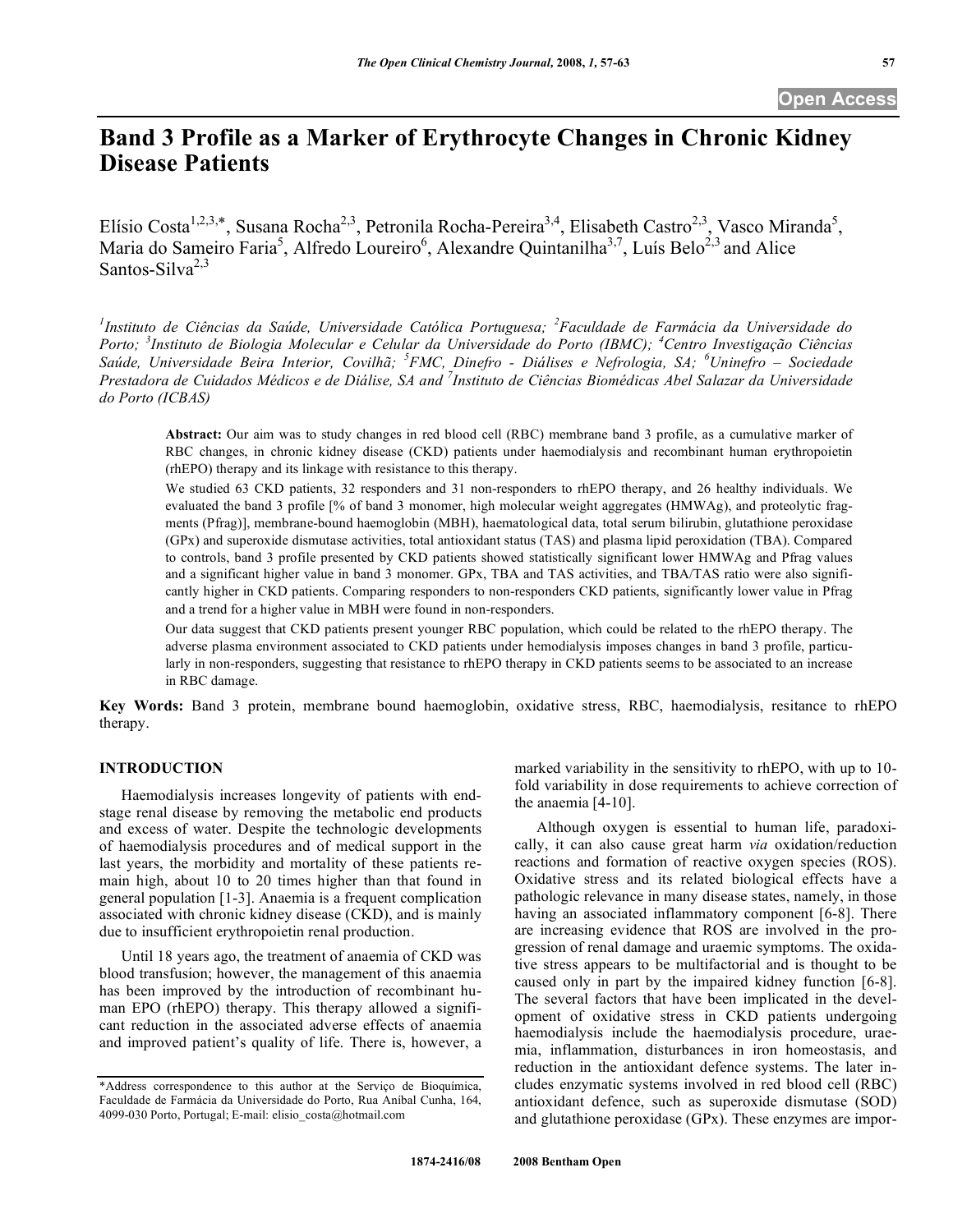tant to maintain higher levels of reduced glutathione, which is important in detoxifying the cell from ROS, and, therefore, in protecting the cell from their deleterious effects. Most of these factors are described also as independent factors of resistance to rhEPO therapy, particularly inflammation [11- 15].

 The RBC, presenting a limited biosynthesis capacity, suffers and accumulates physical and/or chemical changes, which become more pronounced with cell aging, and whenever an unusual physical or chemical stress develops [16]. RBCs that develop intracellular defects earlier during their life span are removed prematurely from circulation [16-20]. The removal of senescent or damaged RBCs seems to involve the binding of a senescent neoantigen the RBC membrane surface, marking the cell for death. This neoantigen is immunologically related to band 3, a RBC transmembrane protein [18]. The degradation of the RBC metabolism and/or of its antioxidant defences may lead to the development of oxidative stress within the cell, allowing oxidation of haemoglobin (Hb) and its linkage to the cytoplasmatic domain of band 3, promoting its aggregation. This aggregation conditioned the binding of natural antiband 3 autoantibodies and complement activation, marking RBC for death.

 An abnormal band 3 profile [high molecular weight aggregates (HMWAg), band 3 monomer, and proteolytic fragments (Pfrag)], has been associated to younger, damage and/or senescence RBCs. Older and damaged RBCs presented higher band 3 aggregation and lower fragmentation. The younger RBCs showed reduced aggregation and higher fragmentation [16-20].

 Our aim was to study RBC damage and oxidative stress status occurring in CKD patients under haemodialysis and rhEPO therapy. The study was performed in a healthy control group and in two groups of CKD patients (responders and non-responders). Some of the CKD patients were also evaluated before and immediately after haemodialysis to study the effect of the dialysis procedure *per se*. We performed a basic RBC study, by evaluating RBC count, Hb concentration, haematocrit (Ht) and the haematimetric indexes; the band 3 profile was evaluated as a cumulative marker of RBC damage; reticulocyte count, reticulocyte production index (RPI) and bilirubin levels, as markers of RBC production/removal; SOD and GPx activities, as markers of RBC antioxidant capacity; membrane bound Hb (MBH), as a marker of oxidative Hb damage; plasma total antioxidant status (TAS) and lipidic peroxidation (TBA), as well as the ratio TBA/TAS were studied to evaluate the oxidative stress in the plasma RBC environment.

# **MATERIAL AND METHODS**

#### **Subjects**

 We studied 89 individuals including 63 CKD patients, 32 responders and 31 non-responders to rhEPO therapy, and 26 healthy controls. The rhEPO maintenance dose for responder's patients was  $90 \pm 58$  U/Kg/week and for nonresponders was  $573 \pm 194$  U/Kg/week. The two groups of patients were matched for age, gender, weight, body mass index, mean time under haemodialysis, urea reduction ratio, urea Ktv and parathyroid hormone serum levels.

 No analytical indicators of iron deficiency and/or vitamin B12 and folate deficiencies were found in CKD patients and controls (data not shown).

 The causes of renal failure in patient's population were as follows: diabetic nephropathy (n=19), chronic glomerulonephritis (n=11), polycystic kidney disease (n=3), hypertensive nephrosclerosis (n=3), obstructive nephropathy (n=3), pyelonephritis associated with neurogenic bladder  $(n=1)$ , nephrolithiasis  $(n=1)$ , chronic interstitial nephritis (n=1), Alport syndrome (n=1), renal vascular disease due to polyarteritis (n=1) and chronic renal failure of uncertain aetiology (n=19).

 Patients with autoimmune diseases, malignancies, haematological disorders, inflammatory disorders and acute or chronic infections, were excluded. All subjects gave their informed consent to participate in this study. Classification of CKD patients as responders or non-responders was performed in accordance with the European Best Practice Guidelines [21] that defines resistance to rhEPO as a failure to achieve target Hb levels (11-12 g/dL) with doses of epoetin more than 300 U/Kg /week or 1.5 mg/Kg /week of darbopoietin-alfa.

 Age and gender-matched individuals, with normal haematological and biochemical values, without any history of renal or inflammatory diseases were used as controls.

# **ASSAYS**

#### **Blood Samples**

 Blood samples were collected from CKD patients before starting haemodialysis. In 20 of the CKD patients (10 responders and 10 non-responders to rhEPO therapy), blood samples were also collected immediately after the dialysis session.

 Blood samples were collected with and without EDTA as anticoagulant, in order to obtain whole blood and serum. Whole blood was used for hematological procedures. To access GPx and SOD activities, whole blood and isolated and washed RBC aliquots, respectively, were made and stored at  $-70^{\circ}$ C, until assayed. Plasma and serum aliquots were also made and stored at  $-70^{\circ}$ C, until assayed.

#### **Haematological and Biochemical Studies**

 RBC count, Ht, Hb concentration, haematimetric indices [mean cell volume (MCV), mean cell Hb (MCH) and mean cell Hb concentration (MCHC)] and red cell distribution width (RDW) were measured by using an automatic blood cell counter (Sysmex K1000; Sysmex, Hamburg, Germany).

 Reticulocyte count was performed by microscopic counting on blood smears, after vital staining with New methylene blue (reticulocyte stain; Sigma, St Louis, MO, USA). The reticulocyte production index (RPI) was calculated as an appropriate way to measure the effective RBC production, by considering both changes in Ht (degree of anaemia) and in the premature reticulocyte release from the bone marrow [22].

 Erythrocyte GPx and SOD activities were evaluated by using commercially available kits (RANSEL and RANSOD,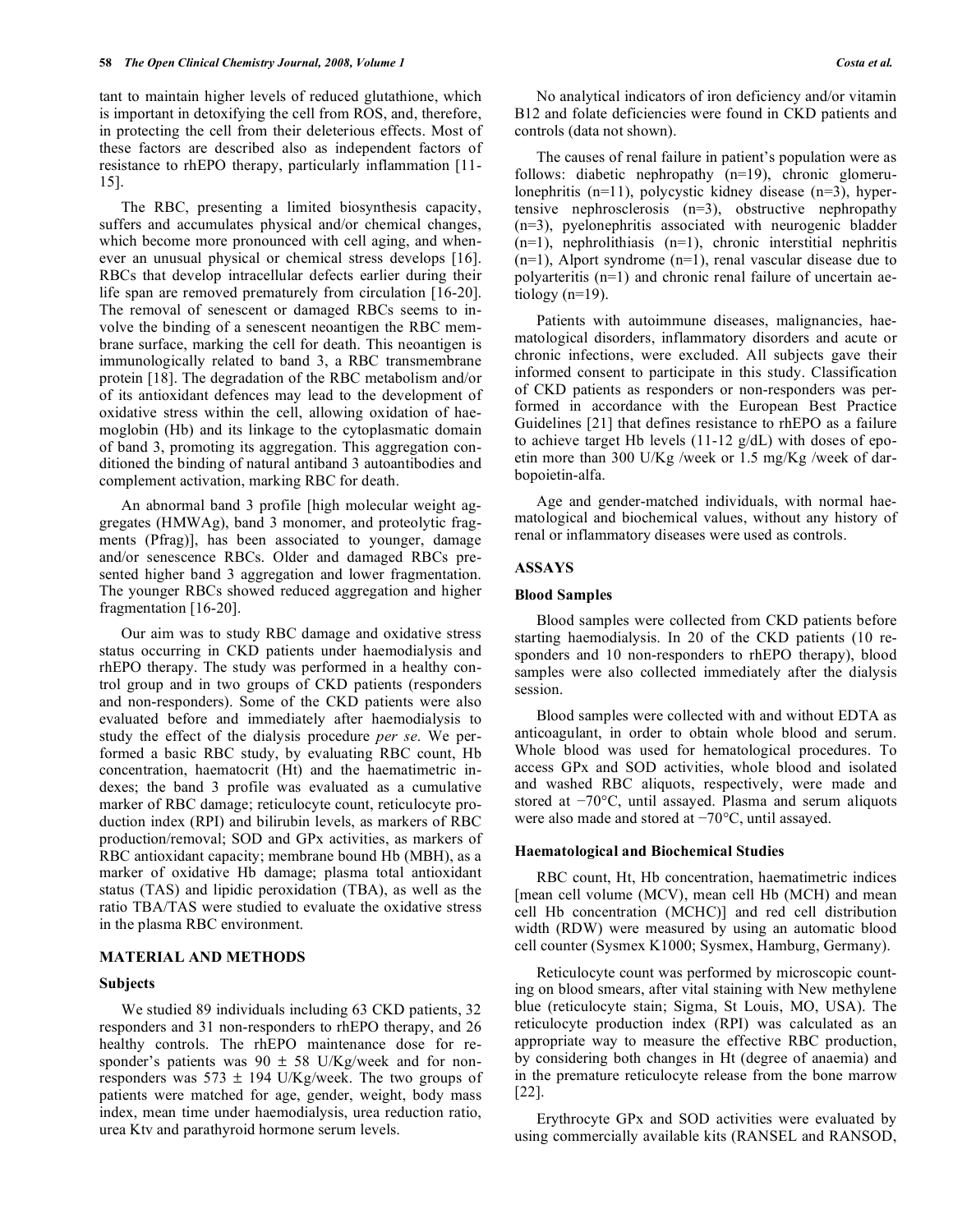Randox, UK, respectively). Total antioxidant status (TAS) was evaluated in serum by a commercial colorimetric assay (TAS, Randox). Plasma lipidic peroxidation was estimated by TBA assay [23]. Moreover, the ratio TBA/TAS was evaluated.

 Serum total bilirubin levels were evaluated in an autoanalyser (Cobas Mira S, Roche), using a commercially available kit (Bilirubin total, ABX Diagnostics). Serum Creactive protein (CRP) was determined by immunoturbidimetry (CRP latex HS Roche kit, Roche Diagnostics).

# **Preparation of Erythrocyte Membranes**

 Plasma and white blood cells were isolated from RBCs and discarded after centrifugation on a double density gradient (Histopaque 1.077 and 1.119, Sigma). RBCs were washed in saline, and immediately lysed, according to Dodge method [24]. The membranes were carefully washed in Dodge buffer (the first two washes used phenylmethylsulfonyl fluoride, a protease inhibitor, at a final concentration of 0.1 μM). Protein concentration of the membrane suspensions was determined [25].

#### **Membrane-Bound Hb (MBH)**

 MBH was measured spectrophotometrically at 415 nm, after protein dissociation with Triton X-100 (5% in Dodge buffer). The background was read at 700 nm to correct the absorbance at 415 nm; the obtained value and the protein concentration were used to estimate the percentage of MBH.

#### **Band 3 Profile**

 RBC membranes were treated with an equal volume of a solubilisation buffer containing 0.125 M Tris HCl pH 6.8, 4% sodium dodecil sulphate (SDS), 20% glycerol, and 10% 2-mercaptoethanol, heat-denatured and submitted to polyacrylamide gel electrophoresis (SDS-PAGE) (20 µg protein/lane), using the discontinuous Laemmli system [26] (a 9% separating gel and a 4.5% stacking gel). Membrane proteins were electrophoretically transferred from gels to a nitrocellulose sheet with a porosity of  $0.2 \mu m$  (Sigma) [27]. Additional reactive sites on the nitrocellulose were blocked by incubation in 5% of low fat dry milk and 0.1% Triton-X 100 in PBS (phosphate-buffered saline), pH 7.0, for 1 h at room temperature and under gentle rotation. Band 3 immunoblot was performed [18]; monoclonal antibodies antihuman band 3, produced in mouse, recognizing an epitope located in the cytoplasmic pole of the band 3 molecule [28] (Sigma), were added (dilution 1:3000) and incubated for 4 h; the washing of the nitrocellulose was followed by the addition and incubation with antimouse Ig peroxidase linked (Sigma) for 1 h (dilution 1:4000). The incubations were carried out at room temperature; the dilutions of the antibodies were prepared with PBS pH 7.0 containing 0.1% Triton-X 100 and 5% of low fat dry milk. In the washes, the same buffer without dry milk was used. Hydrogen peroxide and  $\alpha$ -cloronaphtol were used to develop the immunoblot. The band 3 profile was quantified by densitometry (Bio1D++ version 99; Vilber Lourmat, France). We evaluated the percentage of HMWAg, of band 3 monomer and of Pfrag.

# **DATA ANALYSIS**

 Statistical analyses were carried out using the Statistical Package for Social Sciences (*SPSS)*. Multiple comparisons between groups were performed by one-way ANOVA supplemented with Tukey´s honestly significant difference (HSD) *post hoc* test. For data not normally distributed, differences between the three groups were evaluated by the Kruskal-Wallis test; for single comparisons (two groups), the Mann-Whitney *U* test was used. To assess the influence of the haemodialysis procedure per se on the evaluated parameters, paired t-test or Wilcoxon test were used. Significance was accepted at *p* less than 0.05.

 Diabetic patients have been associated to an increased oxidative stress [29,30]. To exclude this possible confounding factor we further analysed the results, by performing statistical analysis with and without exclusion of the 19 CKD patients with a diabetic nephropathy.

# **RESULTS**

 The results were analysed in order to study the differences between healthy controls and CKD patients; to study the differences between responders and non-responders CKD patients (cross-sectional study), and to study changes imposed by the haemodialysis procedure.

 We found that most of the CKD patients (all patients *vs* controls) presented anaemia with significantly lower RBC count  $(3.68 \pm 0.54 \times 10^{12} / L \text{ vs } 4.72 \pm 0.59 \times 10^{12} / L, \text{ p} < 0.05)$ , Hb [10.90 g/dL (10.30-12.30 g/dL) *vs* 13.90 g/dL (13.20- 15.00 g/dL), p<0.05)] and Ht [34.20 % (30.60-37.10 %) *vs* 43.10% (40.10-46.70%), p<0.05)]; higher reticulocyte count  $(61.03 \pm 31.36 \times 10^9/\text{L} \text{ vs } 33.57 \pm 22.78 \times 10^9/\text{L}, p<0.05)$ , RPI [0.98  $(0.58-1.40)$  *vs* 0.42  $(0.19-0.66)$ ,  $p<0.05$ ] and RDW  $(15.92 \pm 2.56\% \text{ vs } 12.79 \pm 0.52\% \text{, } p<0.05) \text{ values were also}$ observed. CKD patients showed (Fig. **1**) statistically significant lower HMWAg [15.23 % (13.38-19.40 %) *vs* 19.90 %  $(15.42-21.12\%)$ ,  $p<0.05$ ] and Pfrag  $(22.70 \pm 6.01\%)$  *vs* 26.29  $\pm$  4.78 %, p<0.05) values, and higher Band 3 monomer values [61.84 % (56.87-64.41 %) *vs* 55.28 % (53.39-57.41%), p<0.05)]. The ratios HMWAg/band 3 monomer (0.27  $\pm$  0.07 *vs*  $0.33 \pm 0.07$ ,  $p < 0.05$ ) and Pfrag/band 3 monomer  $(0.38 \pm 0.07)$ 0.13 *vs*  $0.48 \pm 0.13$ ,  $p<0.05$ ) were also lower. GPx activity  $(45.82 \pm 13.69 \text{ IU/g} \text{ Hb} \text{ vs } 35.62 \pm 8.83 \text{ IU/g} \text{ Hb} \text{, } p<0.05),$ TBA  $(1.49 \pm 0.31 \text{ x}10^{-3} \text{ mmol/L}$  *vs*  $0.84 \pm 0.27 \text{ x}10^{-3} \text{ mmol/L}$ p<0.05), TAS (1.79 ± 0.24 mmol/L *vs* 1.41 ± 0.29 mmol/L, p<0.05) and CRP levels [5.76 mg/dL (1.90-14.01 mg/dL) *vs* 1.75 mg/dL (0.76-4.70 mg/dL), p<0.05)], and TBA/TAS ratio  $(0.85 \pm 0.18 \text{ vs } 0.60 \pm 0.28, \text{ p} < 0.05)$  were higher in CKD patients. Similar values for the activity of SOD and for MBH, between controls and patients, were observed.

 In Table **1**, we present the haematological data, for controls and CKD patients. When comparing the haematological data between the two groups of CKD patients, we found that non-responders patients were all anaemic and showed significantly lower values of Hb and Ht; their RBCs were more hypocromic, as reflected by the significantly lower values of MCH and MCHC; a significantly higher RDW was also observed (Table **1**). Statistically significant decreases in Pfrag and in the Pfrag/band 3 monomer ratio, and increase CRP were also found in non-responders CKD patients (Table **2**).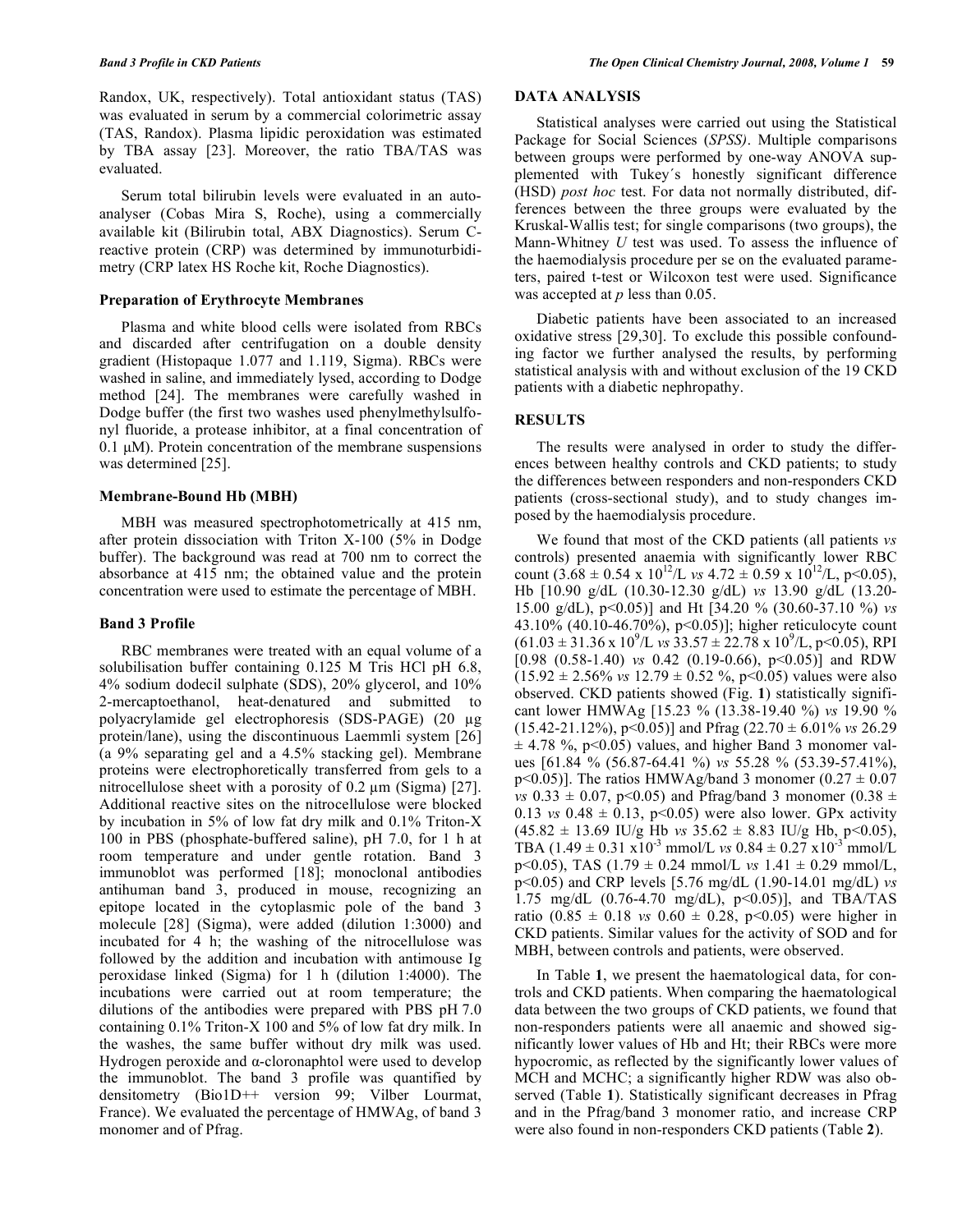

**Fig. (1).** Examples of densitometer tracing of immunoblots for band 3 profile. **A**- Control; **B**- Responder patient; **C**- Non-responder patient.

|                           | <b>Controls</b><br>$(n=26)$ | <b>Responders</b><br>$(n=32)$ | <b>Non-Responders</b><br>$(n=31)$ |
|---------------------------|-----------------------------|-------------------------------|-----------------------------------|
| Hb(g/dL)                  | 13.90 (13.2-15.00)          | $11.70(10.83 - 12.68)*$       | $10.4(9.00-11.30)*$               |
| Haematocrit $(\% )$       | 43.10 (40.10-46.70)         | $35.15(32.25 - 38.35)^*$      | $31.10(27.70-35.20)*$             |
| RBC $(x10^{12}/L)$        | $4.72 \pm 0.59$             | $3.76 \pm 0.42$ b)            | $3.58 \pm 0.64$ *                 |
| MCV(fL)                   | 92.00 (90.00-94.00)         | 95.80 (92.48-98.08) *         | 92.30 (85.40-100.30)              |
| $MCH$ (pg)                | $29.83 \pm 1.39$            | $31.29 \pm 1.53$ b)           | $28.97 \pm 3.73$ s                |
| MCHC (g/dL)               | $32.48 \pm 0.58$            | $33.16 \pm 1.77$              | $30.85 \pm 2.35$ * §              |
| $RDW$ $(\% )$             | $12.79 \pm 0.52$            | $14.56 \pm 1.23$ *            | $17.32 \pm 2.83$ * §              |
| Reticulocytes $(x10^9/L)$ | $33.57 \pm 22.78$           | $55.12 \pm 30.98$ *           | $67.14 \pm 31.06*$                |
| <b>RPI</b>                | $0.42(0.19-0.66)$           | $1.08(0.72 - 1.51)$ *         | $0.92(0.52 - 1.24)$ *             |
| Bilirubin $(mg/dL)$       | $0.62 \pm 0.25$             | $0.61 \pm 0.23$               | $0.62 \pm 0.24$                   |

**Table 1. Haematological Data for Controls and CKD Patients Under Haemodialysis and rhEPO Therapies** 

 $* p<0.05$ , *vs* controls;  $\frac{6}{3} p<0.05$  *vs* responders.

Hb: haemoglobin concentration; RBC: red blood cell count; MCV: mean cell volume; MCH: mean cell haemoglobin; MCHC: mean cell haemoglobin concentration; RDW: red blood cell distribution width; RPI: reticulocyte production indice. Results are presented as mean ± standard deviation or as median (interquartile ranges).

 Analysing the results for the studied parameters, before and immediately after the dialysis procedure, in 20 of the studied CKD patients, we found a statistically significant rise in Hb [12.10 (10.95-12.80 g/dL) *vs* 13.20 (11.15-14.60 g/dL), *p*<0.05] and significant decreases in MBH [75.00  $(49.00-109.50 \times 10^{-4}\%)$  *vs* 24.50 (13.00-64.50 x10<sup>-4</sup>%), *p*<0.05], in plasma TBA (1.52  $\pm$  0.30 x10<sup>-3</sup> mmol/L *vs* 1.36  $\pm$ 

0.26 x10<sup>-3</sup> mmol/L,  $p$ <0.05) and in plasma TAS (1.58  $\pm$  0.38 mmol/L *vs*  $1.26 \pm 0.35$  mmol/L,  $p<0.05$ ) after haemodialysis. The other studied parameters remain unchanged after haemodialysis. No statistically significant differences were found between responders and non-responders patients, for the studied changes after the haemodialysis procedure.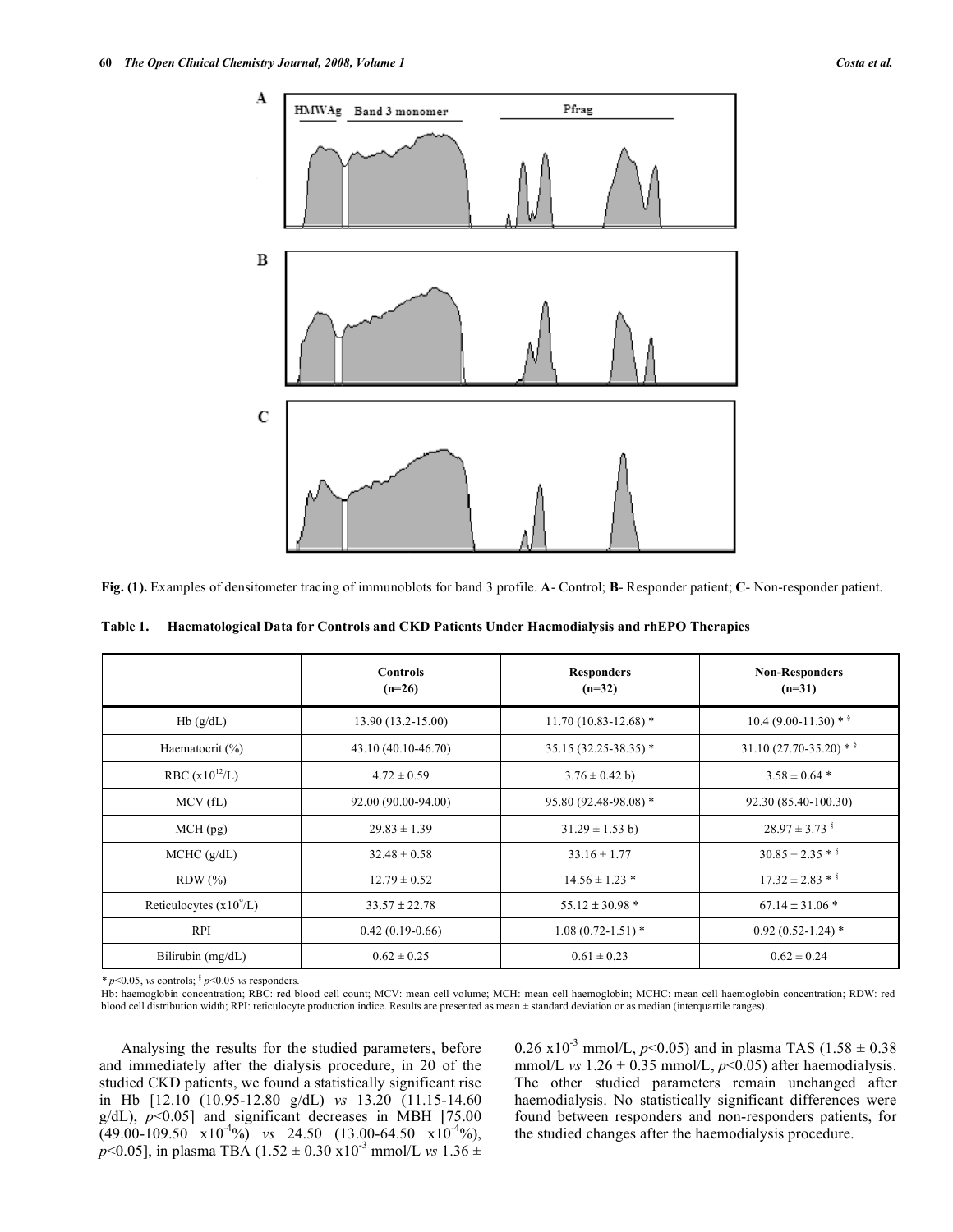|                         | <b>Controls</b><br>$(n=26)$ | <b>Responders</b><br>$(n=32)$ | <b>Non-Responders</b><br>$(n=31)$ |
|-------------------------|-----------------------------|-------------------------------|-----------------------------------|
| HMWAg (%)               | 19.90 (15.42-21.12)         | $14.86(11.30-20.19)$ *        | $15.92(14.28-18.68)$ *            |
| Band 3 monomer (%)      | 55.28 (53.39-57.41)         | $61.26(56.08-65.06)$ *        | $62.17(58.01-64.29)$ *            |
| Pfrag $(\%)$            | $26.29 \pm 4.78$            | $24.01 \pm 6.03$              | $21.34 \pm 5.78$ * §              |
| HMWAg/Band 3 monomer    | $0.33 \pm 0.07$             | $0.26 \pm 0.09$ *             | $0.27 \pm 0.06$ *                 |
| Pfrag/Band 3 monomer    | $0.48 \pm 0.11$             | $0.41 \pm 0.14$ *             | $0.35 \pm 0.13$ * §               |
| MBH $(x10^{-4}\%)$      | 53.00 (37.75-89.75)         | 45.50 (25.25-80.75)           | 58.50 (30.50-100.75)              |
| $GPx$ (IU/g Hb)         | $35.62 \pm 8.83$            | 48.73±13.46 *                 | 43.11±13.87                       |
| $SOD$ (IU/g Hb)         | 1039.8 (737.4-1331.6)       | 858.97 (662.4-1256.5)         | 1074.76 (581.6-2638.7)            |
| TBA $(x10^{-3}$ mmol/L) | $0.84 \pm 0.27$             | $1.49 \pm 0.32$ *             | $1.48 \pm 0.30$ *                 |
| TAS (mmol/L)            | $1.41 \pm 0.29$             | $1.81 \pm 0.24$ *             | $1.76 \pm 0.24$ *                 |
| <b>TBA/TAS</b>          | $0.60 \pm 0.28$             | $0.83 \pm 0.18$ *             | $0.86 \pm 0.18$ *                 |
| $CRP$ (mg/dL)           | $1.75(0.76-4.70)$           | $3.20(1.73 - 7.23)$ *         | $10.14(3.82 - 38.99) *$           |

**Table 2. RBC Damage, Enzymatic Activities of Erythrocyte SOD and GPx, Plasma Lipid Peroxidation, Antioxidant Status and CRP, for Controls and CKD Patients** 

*\* p*<0.05, *vs* controls; § *p*<0.05 *vs* responders.

HMWAg; high molecular weight aggregates; Pfrag: proteolytic fragments; SOD: superoxide dismutase; GPx: glutathione peroxidase; MBH: membrane bound haemoglobin; TAS: total antioxidant status; TBA: plasma lipid peroxidation; CRP: C-reactive protein.

Results are presented as mean ± standard deviation or as median (interquartile ranges).

 We found similar statistical differences between groups when CKD patients with diabetic nephropathy were removed from the analyses, to exclude diabetes as a confounding factor (as previously referred). Actually, the values that we found for CKD patients, with and without diabetic nephropathy, were very similar.

#### **DISCUSSION**

 The treatment of anaemia, the most frequent haematological alteration found in CKD patients, has been improved in the last years by rhEPO therapy. This therapy increases RBC production, providing an increased number of younger and more powerful RBCs in terms of functionality. However, it is known that in this kind of patients RBCs have to circulate in an adverse plasma environment and that they have to undergo a haemodialysis procedure regularly. Both conditions may induce metabolical and/or physical RBC damage that may lead to premature senescence and removal of RBCs.

 As previously described [1-3], in the present study, despite rhEPO therapy, anaemia was a common finding in our CKD patients under haemodialysis (Table **1**). The reduction in Hb concentration was associated with a statistically significant increase in circulating reticulocytes and RPI (twice the value of controls), reflecting the erythropoietic stimulus triggered by rhEPO therapy. The higher RDW observed in CKD patients, may reflect the rise in reticulocyte count and/or a higher RBC damage, with anisocytosis development.

 To evaluate oxidative and proteolytic RBC damage we evaluated the band 3 profile and MBH. As Hb denatures, it binds to intracellular surface of the membrane, leading to band 3 aggregation [31]. Previous studies in our lab showed that oxidative stress conditions [16-20] are associated to an increase in band 3 HMWAg and a reduction in Pfrag. Moreover, we have also reported that younger RBCs present a decreased band 3 HMWAg and a rise in Pfrag [17].

 We report, for the first time, changes in the erythrocyte membrane band 3 profile in CKD patients. CKD patients presented a decrease in HMWAg and in HMWAg/band 3 monomer ratio. These changes seem to reflect a younger RBC population. In fact, erythrocyte membranes from younger RBCs are poorer in HMWAg and richer in Pfrag. However, our CKD also presented a decrease in Pfrag and in Pfrag/band 3 monomer ratio, which are associated to a rise in RBC damage. Thus, it seems that the band 3 profile observed in CKD patients is associated both to an increase in younger RBCs and to an increase in damaged RBCs. The same results were previously described to be associated with pregnancy [20].

 Haemodialysis patients exhibited higher plasma levels of TBA and also of TAS. A higher TBA/TAS ratio reflecting a higher rise in TBA than in TAS, is in favour of an oxidative stress. No difference between controls and CKD patients was found for RBC SOD activity; this, has been related to an enzymatic inactivation due to hyperproduction of ROS [32]; the increase in RBC GPx activity is probably due to the higher levels of circulating reticulocytes (almost twice the value of controls). Actually, it has been reported that reticulocytes present a higher GPx activity when compared to mature RBCs. Data of about antioxidant RBC enzymes activities in haemodialysis patients are controversial, as authors reported decreased, increased or even unchanged enzyme activities [33-35].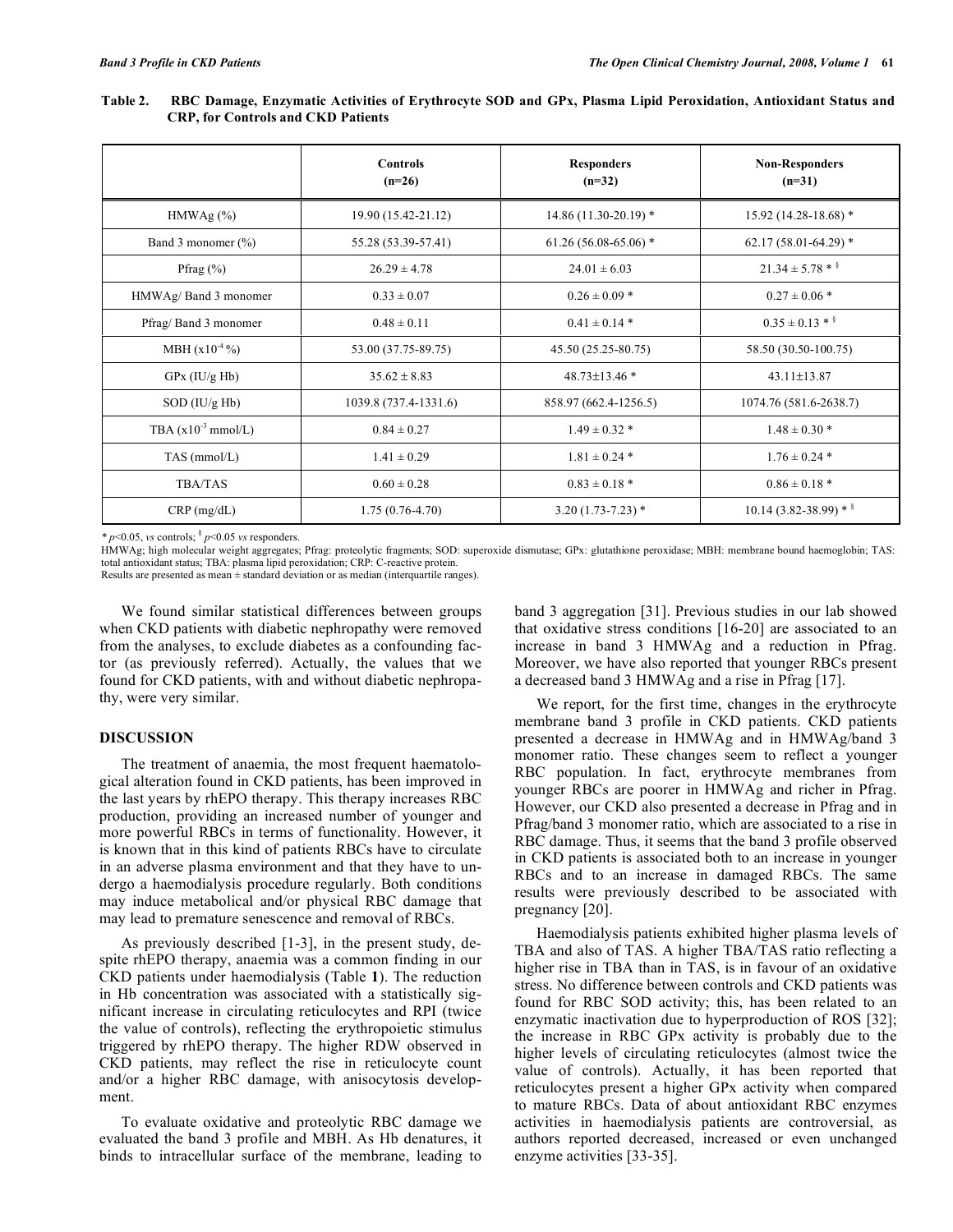The increased erythropoietic stimulation triggered by rhEPO therapy, seems to provide a younger RBC population that has to face an adverse plasma oxidative environment as shown by higher values of plasma lipid peroxidation and by the band 3 profile showing changes denoting a younger but also a damaged RBC population.

 Analyzing the haematological results presented by the two groups of CKD patients, responders and non-responders to rhEPO therapy, we found that the non-responders presented anaemia, showing a statistically significant decrease in Hb, Ht and RBC count (Table **1**). These changes were associated to significantly lower MCH and MCHC values, showing a hypocromic RBC change, which was not due to erythropoietic deficiencies in iron, folic acid or vitamin B12 (data not shown). A statistically significant rise in RDW was also observed in non-responders that could reflect reticulocytosis and/or anisocytosis due to a higher RBC damage. As responders and non-responders presented with a similar reticulocyte value, though presenting non-responders a trend to higher reticulocyte count, the increase in RDW seems to mainly result from anisocytosis, reflecting a higher RBC damage.

 Non-responders CKD patients, compared to responders, though presenting a similar reticulocyte and RBC count, showed a decrease in Pfrag and in Pfrag/band 3 monomer ratio, and a trend to higher values of MBH (Table **2**), suggesting that they present a higher RBC damage that may result from a more adverse plasma microenvironment. Resistance to rhEPO therapy in CKD patients seems, therefore, to be associated to an increase in RBC damage. No alterations were found in non-responders patients in the parameter related to RBC antioxidant capacity; TAS and TBA.

 This study also shows that the haemodialysis procedure *per se* does not lead to an increase in the studied markers RBC damage. Actually, no differences were found after haemodialysis, in band 3 profile and, besides that, a decrease in MBH, TBA and TAS were observed, probably reflecting the improvement in the plasma environment and/or the removal of damaged RBCs.

 It is known that the linkage of denatured Hb to RBC membrane at the cytoplasmic pole of the protein band 3 favours the aggregation of this transmembrane protein [36] and turns the cell membrane more rigid. In our study, the MBH decreased after the haemodialysis procedure, suggesting that damaged RBCs may have been removed from circulation. Actually, damaged RBCs may be more susceptible to haemolyse, when submitted to mechanical stress as may occur during haemodialysis. Another possibility is that the small portions of membrane with bound Hb and band 3 aggregates might be lost by a process of membrane vesiculation, as occurs in splenic sinusoids, where RBCs have also to deform, to go through that microvasculature.

 The increased indicators of RBC damage found in our CKD patients, particularly in non-responders (decrease in Pfrag and a trend to increase of MBH), was also associated to an increase in CRP. There are evidences that a rise in proinflammatory cytokines levels (especially interleukine-6) and in the acute phase reactant CRP, are among the most powerful independent predictors of resistance to rhEPO therapy, and are associated with cardiovascular morbidity and mortality in CKD patients [4-7]. There are also some evidence of a bidirectional and synergistic linkage between inflammation and oxidative stress. However, further studies are required targeting specific oxidative pathways, as well as specific inflammatory pathways to elucidate this biological linkage [6,7]. The increase RBC damage found in CKD patients, particularly in non-responders, can also be associated to the proteolytic effect of elastase released from neutrophils during haemodialysis procedure. In fact, recently higher plasma levels of elastase were demonstrated by us in nonresponders patients [37].

 Our data suggest that CKD patient's present younger RBC population, which could be related to the rhEPO therapy. The adverse plasma environment associated to CKD patients under hemodialysis imposes changes in band 3 profile, particularly in non-responders.

# **ACKNOWLEDGEMENTS**

 We are very grateful to FMC, Dinefro – Diálises e Nefrologia, SA and Uninefro – Sociedade Prestadora de Cuidados Médicos e de Diálise, SA, and to their nurses for the technical support. This study was supported by a PhD grant (SFRH/BD/27688/2006) attributed to E. Costa by *Fundação para a Ciência e Tecnologia* and *Fundo Social Europeu*.

# **REFERENCES**

- [1] Foley, R.N.; Parfrey, P.S.; Sarnak, M.J. Clinical epidemiology of cardiovascular disease in chronic renal failure. *Am. J. Kidney Dis.,*  **1998**, *32*(suppl. 3), S112-S119.
- [2] Foley, R.N.; Parfrey, P.S.; Harnett, J.D.; Kent, G.M.; Murray, D.C.; Barre, P.E. The impact of anemia on cardiomyopathy morbidity and mortality in end-stage renal disease. *Am. J. Kidney Dis.*, **1996**, *28*, 53-61.
- [3] Locatelli, F.; Conte, F.; Marcelli, D. The impact of hematocrit levels and erythropoietin treatment on overall and cardiovascular mortality and morbidity - the experience of the Lombardy dialysis registry. *Nephrol. Dial. Transplant.*, **1998**, *13*, 1642-1644.
- [4] Smrzova, J.; Balla, J.; Bárány, P. Inflammation and resistance to erythropoiesis-stimulting agents-what do we know and what needs to be clarified? *Nephrol. Dial. Transplant.*, **2005**, *20*(Suppl. 8), viii2-viii7.
- [5] Bárány, P. Inflamation, serum C-reactive protein, and erythropoietin resistance. *Nephrol. Dial. Transplant.*, **2001**, *16*, 224-227.
- [6] Spittle, M.A.; Hoenich, N.A.; Handelman, G.J.; Adhikarla, R.; Homel, P.; Levin, N.W. Oxidative stress and inflammation in hemodialysis patients. *Am. J. Kidney Dis.,* **2001**, *38*, 1408-1413.
- [7] Pupim, L.B.; Himmelfarb, J.; McMonagle, E.; Shyr, Y.; Ikizler, T.A. Influence of initiation of maintenance hemodialysis on biomarkers of inflammation and oxidative stress. *Kidney Int.*, **2004**, *65*, 2371-2379.
- [8] Sommerburg, O.; Grune, T.; Hampl, H.; Riedel, E.; van Kuijk, F.J.; Ehrich, J.H.H.; Siems, W.G. Does long-term treatment of renal anaemia with recombinant erythropoietin influence oxidative stress in haemodialysed patients? *Nephrol. Dial. Transplant.*, **1998**, *13*, 2583-2587.
- [9] Himmelfarb, J. Linking oxidative stress and inflammation in kidney disease: which is the chicken and which is the egg? *Semin. Dial.*, **2004**, *17*, 449-454.
- [10] Drueke, T.B.; Eckardt, K.U. Role of secondary hyperparathyroidism in erythropoietin resistance of chronic renal failure patients. *Nephrol. Dial. Transplant.*, **2002**, *17*(suppl 5), 28-31.
- [11] Lucchi, L.; Bergamini, S.; Botti, B.; Rapanà, R.; Ciuffreda, A.; Ruggiero, P.; Ballestri, M.; Tomasi, A.; Albertazzi, A. Influence of different hemodialysis membrane on red blood cell susceptibility of oxidative stress. *Artif. Organs*, **2000**, *24*, 1-6.
- [12] Fryer M.J. Vitamin E as a protective antioxidant in progressive renal failure. *Nephrology*, **2000**, *5*, 1-7.
- [13] Sezer, M.T.; Akin, H.; Demir, M.; Erturk, J.; Aydin, Z.D.; Savik, E.; Tunc, N. The effect of serum albumin levels on iron-induced